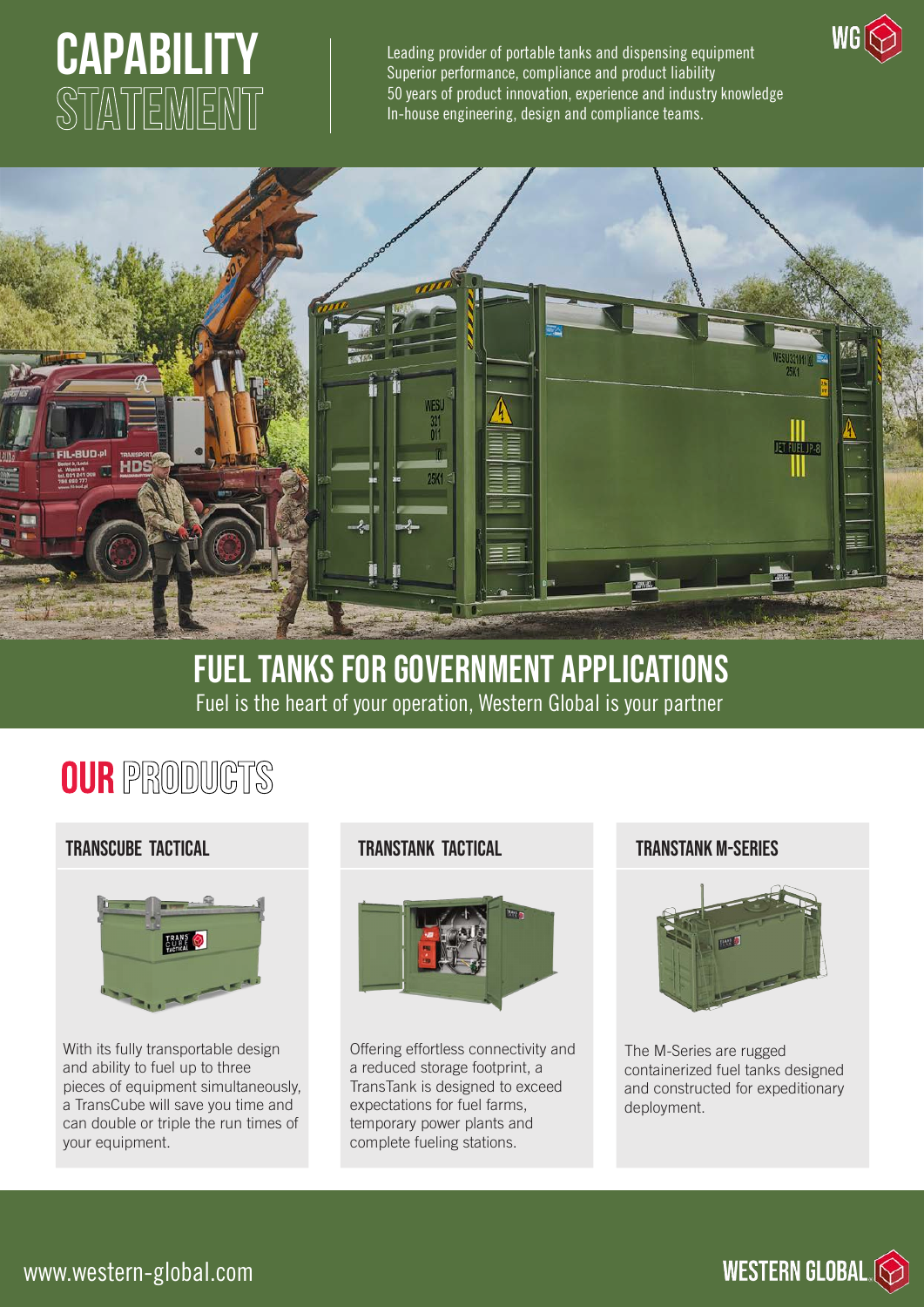### www.western-global.com

# **CAPABILITY STATEMENT**



- Storage for Diesel, DEF, JP8, Gasoline and Aviation Fuels 'n
- Finished inventory and optional accessories ship quickly  $\blacksquare$
- Factory and global on-site training for professional operation  $\blacksquare$
- Worldwide installation services and spares support  $\blacksquare$
- Î. BAA/ TAA Compliant - Manufactured in USA and Europe
- Transport loaded with fuel 1,242 US Gal, 4,700 Litres (TransCube)
- Supplies fuel to generators and vehicle refueling at the same time  $\blacksquare$
- Integrated secondary containment eliminates need for berms
- Rapid site environmental approval and same day installation

## WHY WESTERN GLOBAL? HOW TO BUY WG PRODUCTS?

- Factory direct government pricing from USA/ UK
- GSA#: 47QSWA19D00AP, Native Instinct, Llc, 8(a) SDV0SB
- GSA #: GS-07F-0207Y, John M Ellsworth Co., SB, VOSB
- Use DLA-DIBBS to place RFQs/RFPs, get quotes
- Invite WG to participate in contract vehicle ×
- Add WG as sub to SATOC/MATOC contract holder
- FMS (DSCA), NATO, UN, buying groups welcome
- Contact WG for list of preferred government resellers.







#### designed for mobility

Tanks can be safely lifted by crane or forklift into logistically challenging sites.



#### security & peace of mind

faster refueling

waiting times.

Lockable equipment cabinet protects fuel and equipment from theft and weather damage.

Transportable design (even when full) saves you time on-site and eliminates